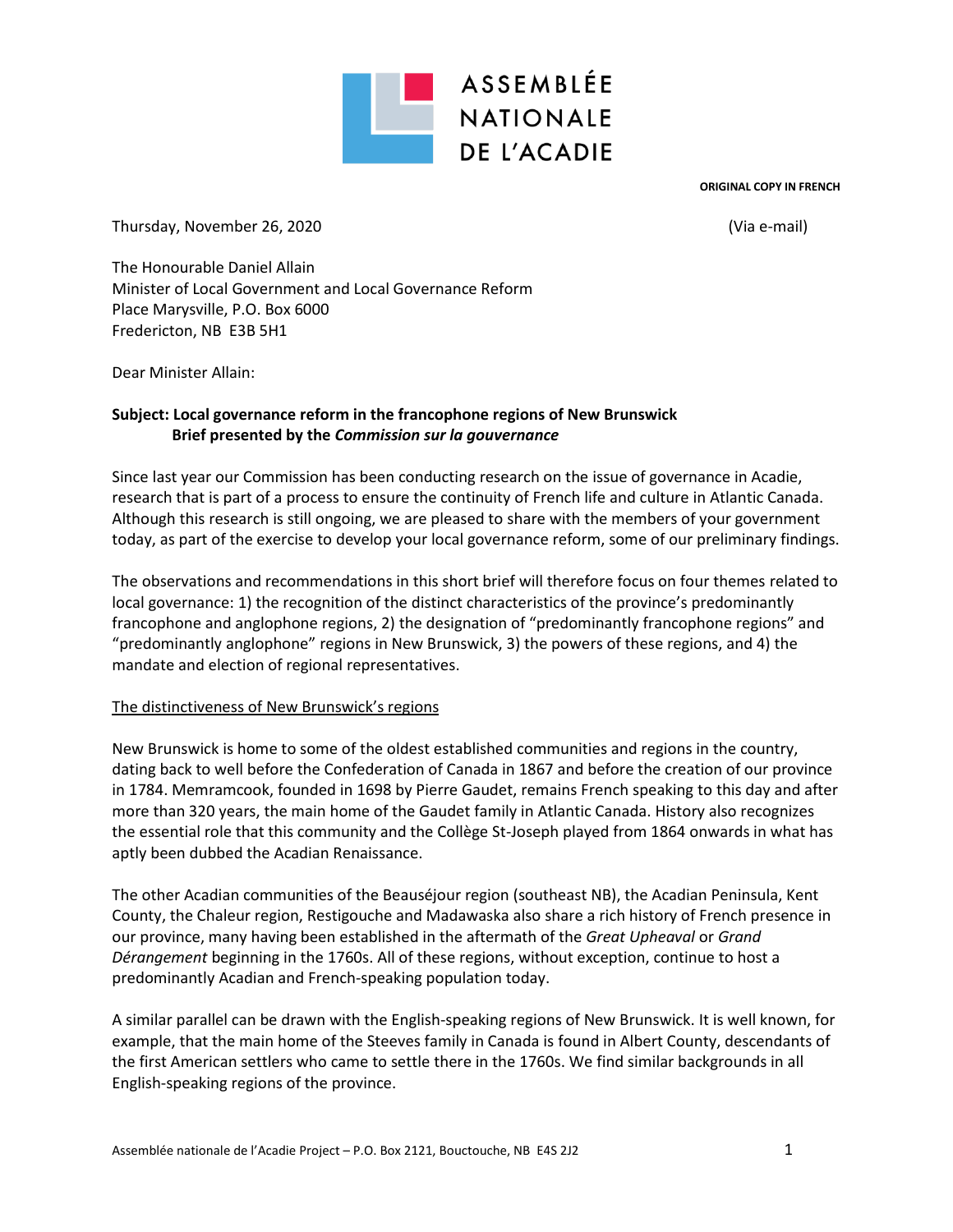

This unique feature of New Brunswick, characterized by a deep regional identity factor, testifies to the real rootedness of the different peoples of this province to their territory. It is a strength not only to be recognized, but to be used as a lever to foster the future prosperity of these regions and of our province. In other words, the sense of belonging to the Miramichi region, Charlotte County, the Acadian Peninsula or Madawaska, as well as the desire to build prosperous and happy communities in these regions, must be celebrated as one of New Brunswick's greatest strengths.

**We therefore recommend, as part of your local governance reform, to bear in mind and recognize the importance of the distinct characteristics of New Brunswick's regions, whether they are predominantly francophone or predominantly anglophone.**

#### The designation of "predominantly francophone" and "predominantly anglophone" regions

A year ago, the *Commission sur le territoire et la toponymie* shared with your government a summary of its research on the linguistic landscape, particularly with respect to the language of signage on public spaces and highways, and the importance of the identity factor of this signage for the peoples who live in these regions. This line of research is quite widespread in Europe, where tangible efforts are made to preserve and present the dominant language of minorities in the regions (Brittany, Corsica, etc.).

In New Brunswick, although the dominant language of the Acadian regions is French, public, road and even tourist signage in these regions still feature English as the dominant language. This situation contravenes the provisions of New Brunswick's *Official Languages Act*, a matter which our province's Office of the Commissioner of Official Languages has reported every year since 2011. In this example, the predominantly French-speaking regions may well want to promote their unique identity to visitors and newcomers, but the signage policy is the responsibility of the Department of Transportation, which decrees that, for reasons of "road safety," the dominant language of signage throughout New Brunswick is English. This is one example among others that denies the distinct character of francophone regions and hinders their development.

In its brief sent last year, that Commission recommended that you **use the mapping established by the network of Regional Service Commissions to define the predominantly francophone regions of New Brunswick.** In this map, the predominantly francophone regions of the Acadian Peninsula (see Appendix A - Region 4), Chaleur (Region 3), Restigouche (Region 2), Northwest (Region 1 - Madawaska-Victoria), and Kent (Region 6) are well delineated.

The only exception to this rule is the Southeast Regional Service Commission, which is predominantly anglophone but includes a distinctly francophone subregion (Dieppe, Memramcook, Shediac, Cap-Pelé, Beaubassin East, etc.), a distinctly anglophone subregion (Riverview, Albert County, Sackville, Port Elgin, etc.) and the bilingual City of Moncton. As recommended by the *Commission sur le territoire et la toponymie* last year, **a delimitation exercise for this francophone subregion would have to be completed as part of the implementation of your reform, ideally through the Southeast Regional Service Commission itself.**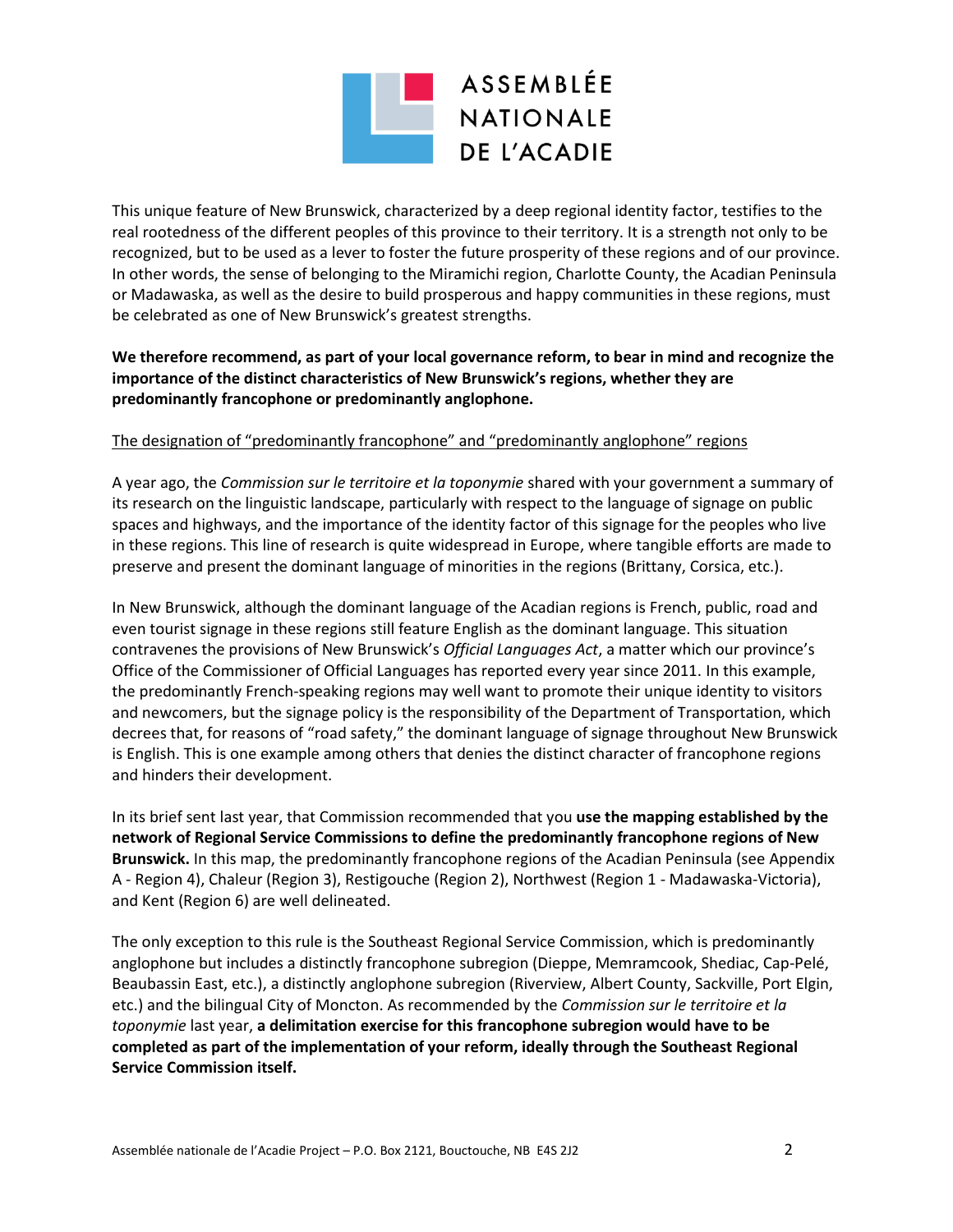

As a reminder and according to Statistics Canada's 2016 Census data, the counties and subregions of New Brunswick that are predominantly francophone are, in order of importance:

- Madawaska and the northern part of Victoria over 95% francophone
- Gloucester (Chaleur and Acadian Peninsula) over 85% francophone
- Kent approximately 70% francophone
- Beauséjour (southeast subregion) approximately 70% francophone
- $\bullet$  Restigouche over 65% francophone

#### The powers of these regions

It is generally accepted that one of the side effects of the "Equal Opportunity" reform program was the loss of local decision-making power formerly held by county governments. While this move was intended to alleviate the strong regional disparities of the time through centralization measures, the elimination of local decision-making power continues to disadvantage rural regions of the province, both predominantly francophone and predominantly anglophone.

Today, these regions are not calling for a return to the past, but for a return of decision-making power that will allow them to better manage their destiny and thus contribute to the overall prosperity of the province. The *Regional Service Delivery Act* gave only a few responsibilities to the Regional Service Commissions that were created in 2012, including local development planning services and solid waste management services.

The development and implementation of rural development plans is not part of these responsibilities, as the population of the Anse-Bleue LSD realised in 2019. Nearly 90 percent of its residents signed a petition opposing an energy project on their territory and a resolution opposing it was passed by the Acadian Peninsula Regional Service Commission. Despite this obvious consensus, the decision rests with the Province, which could decide otherwise.

A similar issue occurred in Sainte-Marie-de-Kent 20 years ago with a large-scale hog factory project. An operating permit was granted in 1999 by the provincial government of the day, without any real prior public consultation. The opposition to the project led by the residents of this community and the municipalities of the region was intense and they finally won their case in 2006.

**Yet the solution to the issue of regional governance has existed for a very long time in Canada, particularly in neighbouring Nova Scotia and Quebec. It is the regional municipality model, which would strengthen the powers and responsibilities of Regional Service Commissions. We therefore strongly recommend that your government adopt such a model to resolve the development (and the democratic) deficit in New Brunswick's regions.**

The following table outlines some of the areas of jurisdiction led by counties in Nova Scotia and regional municipalities in Quebec, two provinces that are sources of precedents capable of serving New Brunswick and its regions well: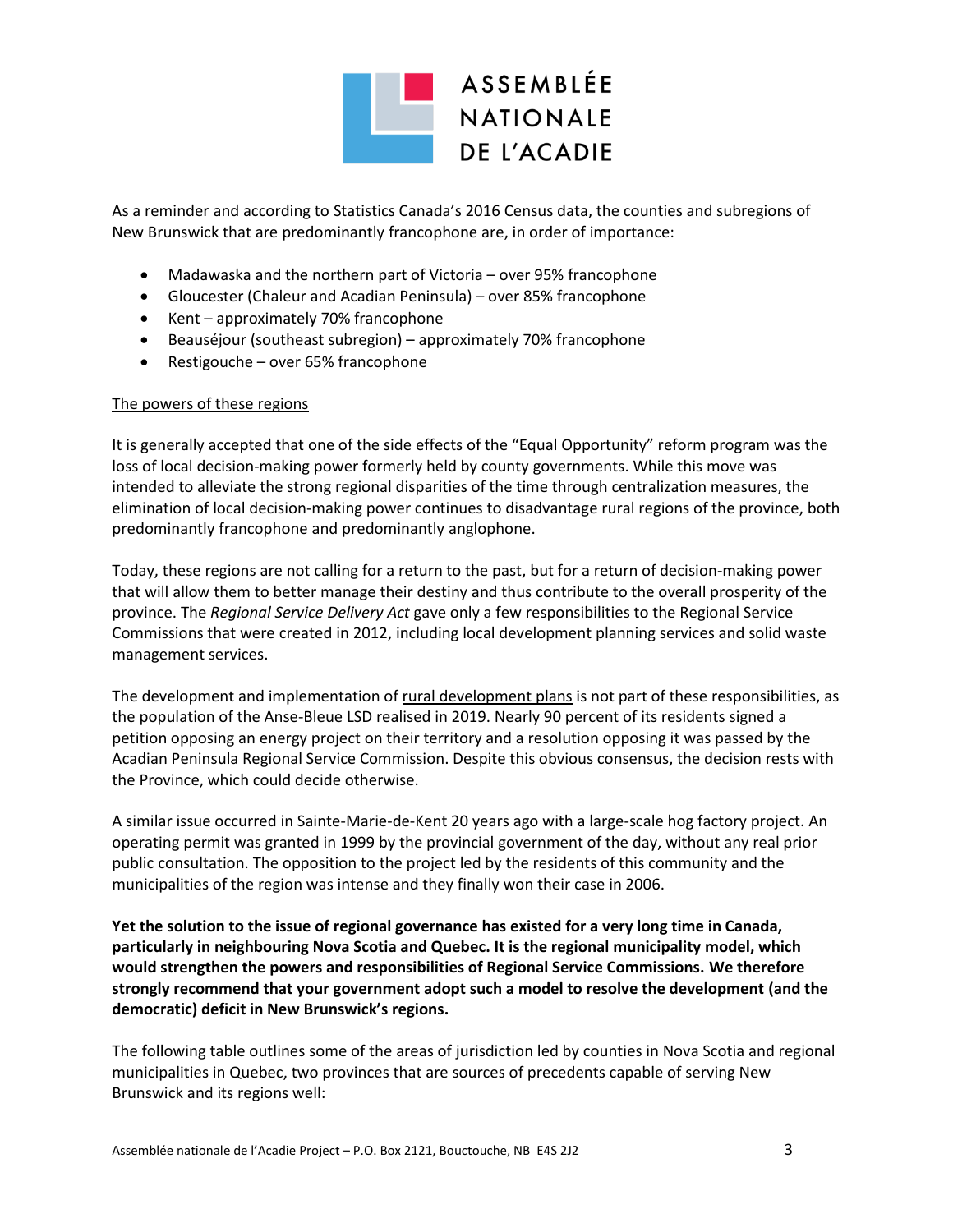ASSEMBLÉE **DE L'ACADIE** 

Table 1: Comparison of areas of jurisdiction with N.S. counties and MRCs in Quebec

| <b>Field of competence</b>                      | <b>N.S.</b> | Quebec     | N.B. (current) |
|-------------------------------------------------|-------------|------------|----------------|
|                                                 |             |            |                |
| Development, building inspection plans          | Yes         | Yes        | Yes            |
| Waste management                                | <b>Yes</b>  | <b>Yes</b> | Yes.           |
| <b>Emergency measures</b>                       | Yes         | Yes        | Limited        |
| <b>Rural plans</b>                              | Yes.        | Yes.       | Limited        |
| Administration of unorganized territories (UTs) | <b>Yes</b>  | Yes        | x              |
| <b>Water and sewer services</b>                 | <b>Yes</b>  | Yes        | x              |
| Leisure, recreational infrastructure and parks  | Yes         | Yes        | Limited        |
| <b>Tourism development</b>                      | Yes         | Yes        | x              |
| <b>Economic development and diversification</b> | Yes         | Yes        | Limited        |
| <b>Attracting and welcoming newcomers</b>       | Yes         | Yes        | Limited        |
| Forestry and agricultural development           | X           | Yes.       | x              |
| Dangerous and unsightly premises                | Yes         | Yes        | x              |
| <b>Public safety and fire</b>                   | Yes.        | Yes        | x              |

Taking charge of the administration of unorganized territories (UTs or LSDs) by these new entities will allow all residents of the province to be served by a local government, thereby promoting the economic and social development of the entire province. New Brunswick's regions are asking for no less to secure their future and **there is no need to force communities to amalgamate to achieve this. On the other hand, there will be costs associated with increasing services in the regions and the important step to establish regional representation, making any move to better harmonize property tax rates more justifiable. The equalization formula will also need to be adjusted to ensure the success of this reform.**

#### Mandate and election of regional representatives

The establishment of a regional governance model must necessarily be accompanied by an electoral process by universal suffrage in order to fill the democratic deficit and ensure greater accountability for the economic and social development of the regions. **We therefore recommend that a minimum of five (5) representatives per region be elected to manage the affairs and interests of these regions, and in a general election every four years as is the case for municipalities.**

We thus conclude this brief by thanking you for your interest in taking these recommendations into account when developing your important local governance reform.

Bernard Richard Pierre Foucher

Bernard Richard and Pierre Foucher, Co-Chairs *Commission sur la gouvernance*